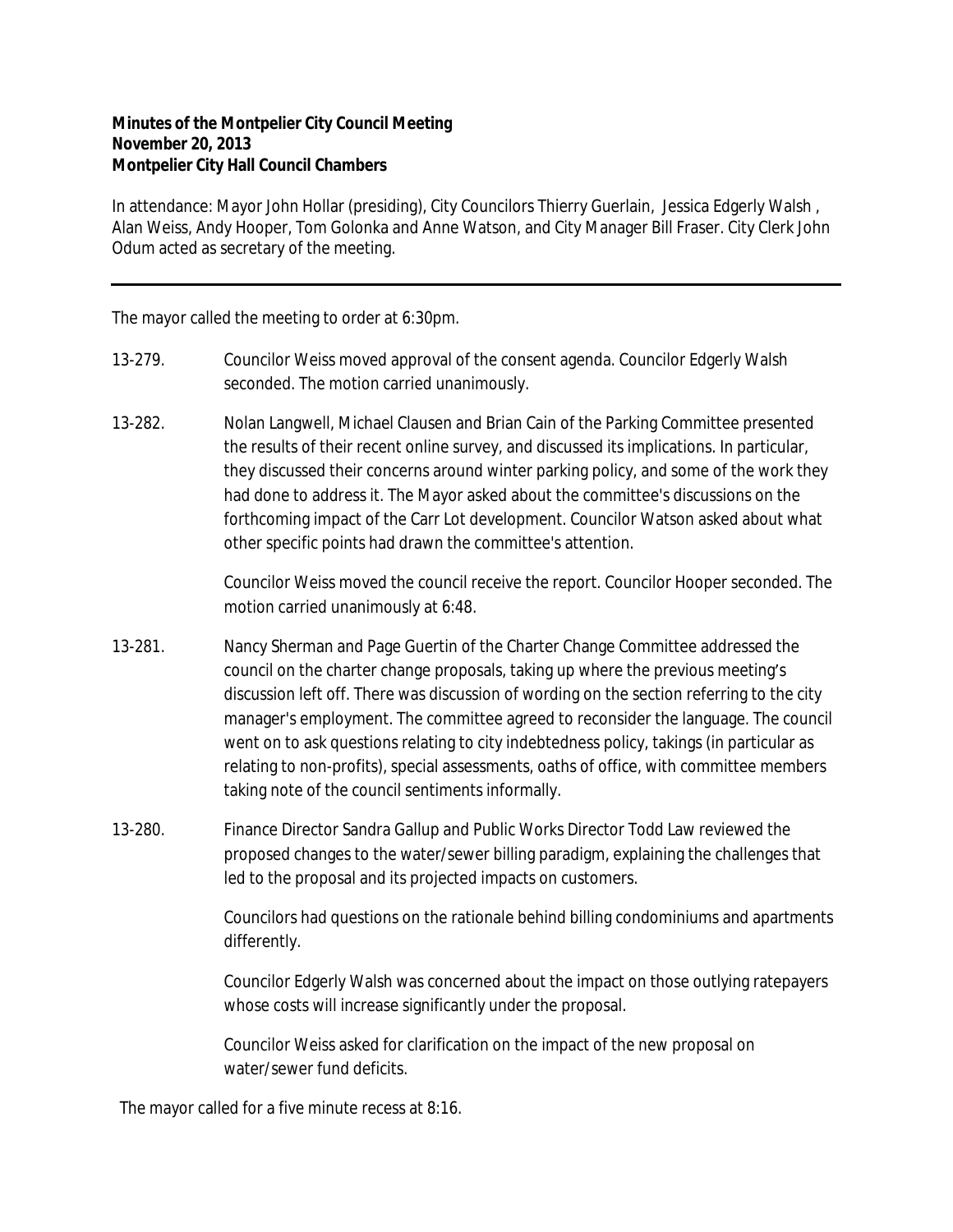13-283. Todd Law and Street Supervisor Brian Tuttle addressed the council on the work of the Public Works department and their budgetary priorities. Mr. Law discussed the proposed changes in personnel resources envisioned in the department's budget priorities. He also reviewed the potential impact of sewer flow ratings and new regulations on the budget. Mr. Tuttle discussed winter maintenance staffing priorities.

> Councilor Weiss asked about winter coordination with cemetery staff. He further asked Mr. Law for feedback on some of the proposals presented by the parking committee earlier in the meeting.

Councilor Hooper asked about winter plowing procedures during evening storms.

At the City Manager's prompting, Mr. Law noted that salt spreader calibration was now electronic and more finely controllable, enabling the treatments to be done more efficiently and conservatively. He also noted the current lower salt prices. The mayor asked about salt use on sidewalks, and Mr. Law indicated that sidewalk salting options were cruder, but that the city's new spreader was actually superior to most which may help. Address the concerns. Councilor Edgerly Walsh asked about salt alternatives.

Police Chief Tony Facos briefed the council on the proposed police department budgetary priorities. He started by reviewing systems changes in the department over the previous year. He then reviewed the year ending's crime rates.

Councilor Weiss suggested the chief address the council after the legislative session to discuss the impacts of legislation.

Fire Chief Robert Gowans reviewed the fire department activities over the year and discussed his budget priorities, focusing on health, public safety/emergency management systems, and fire operations.

Councilor Weiss asked about the impacts of changing emergency medicine protocols.

The mayor asked for a report on the impact of this fiscal year's staffing changes. Chief Gowans indicated it had been negligible.

Councilor Edgerly Walsh wondered if more weather-related events were anticipated this year, and asked Chief Gowans to comment on the potential impacts.

Chief Gowans indicated the department would focus on ambulance revenue, performance-based employee evaluations, meeting the new ems standards, and awareness training.

Councilor Guerlain suggested the fire and police chiefs be invited back to discuss the regionalization initiative.